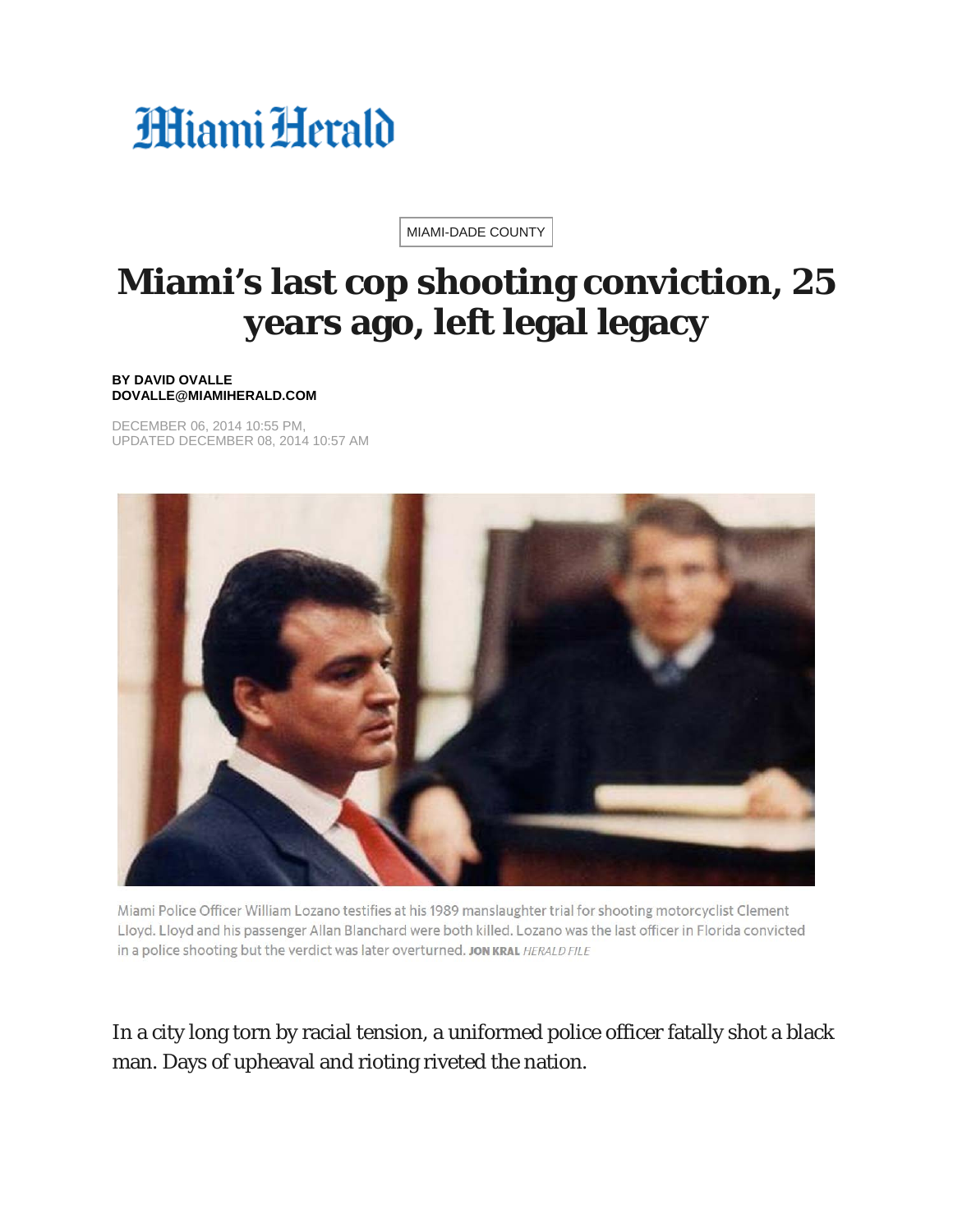A series of investigations scrutinized the officer's use of deadly force. He claimed self-defense. Would the cop face criminal charges?

The case that exploded in Miami in 1989 still resonates today, echoing the murky, racially charged confrontation that has put a 24/7 media spotlight on the small Missouri town of Ferguson.

Twenty five years ago Sunday, after a trial that lives on in local legal lore, jurors convicted Miami Police Officer William Lozano for shooting and killing a motorcyclist. It was the last time any police officer in Florida was convicted for an on-duty shooting.

Unlike in Ferguson, Miami-Dade prosecutors did make an arrest, charging Lozano with manslaughter in a criminal case that sharply divided the city. But for Miami's African-American community, any sense of justice proved short lived. Lozano was acquitted after an appeals court granted him a new trial.

And the legal opinion that gave Lozano a second chance also barred prosecutors from revealing to jurors the details of internal police procedures and training. The ruling set a powerful precedent, all but dooming prosecutions in a state that already affords wide latitude for cops to use deadly force to protect themselves and others.

"That ruling and that opinion has come back to haunt us," said Miami-Dade Chief Assistant State Attorney Don Horn, one of the prosecutors who convicted Lozano on Dec. 7, 1989.

Lozano could not be reached for comment, but his famed Miami defense attorney Roy Black sees a positive legal legacy. The case, he said, ensured police officers, tasked with protecting the community, remain able to act quickly in the face of danger.

"Those rulings really worked to the benefit of the cops on the street," Black said.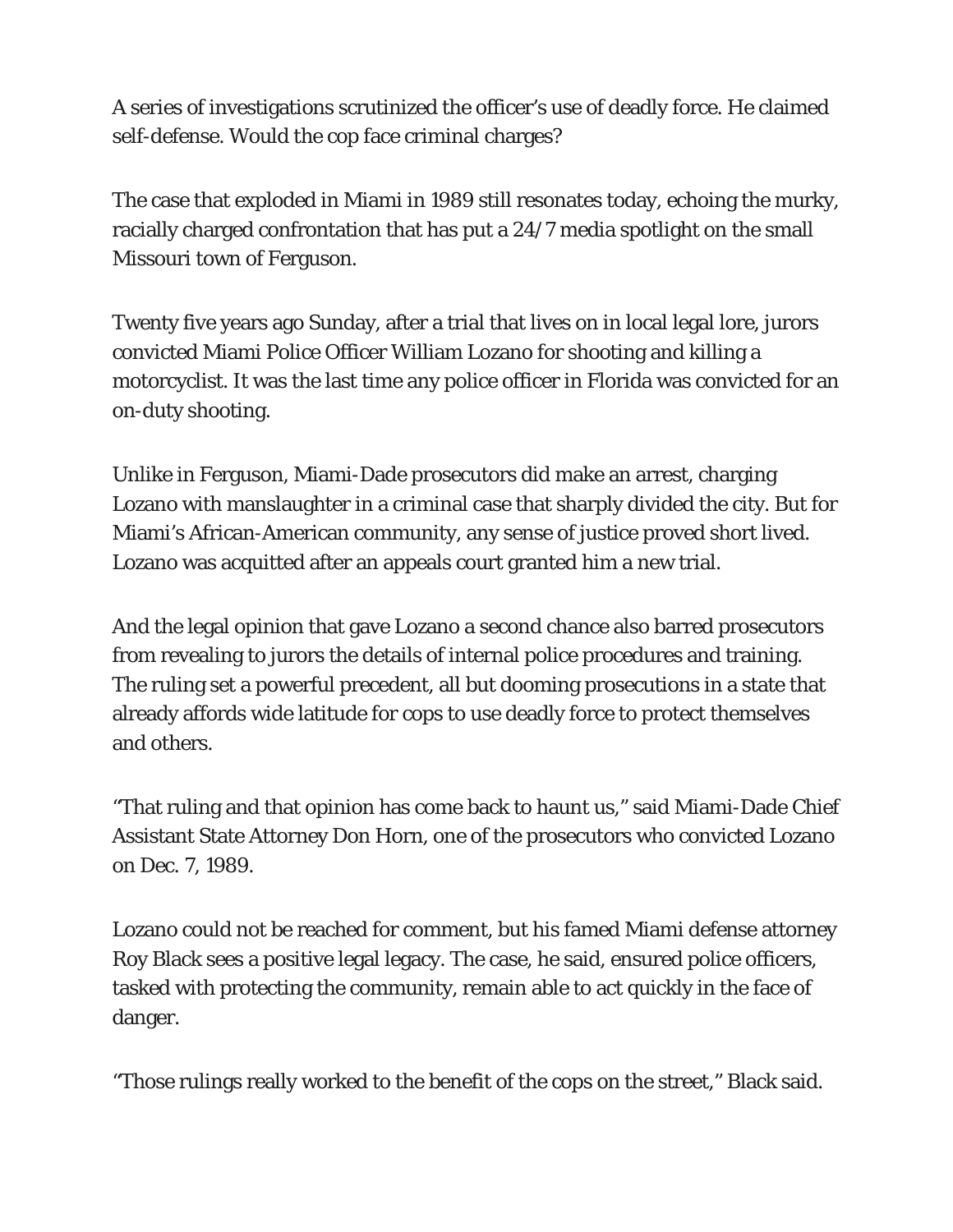As in many cities, racially charged riots wracked Miami in the 1960s and 1970s. The most notorious disturbance came in 1980, after jurors acquitted a group of Dade police officers for the beating death of motorist Arthur McDuffie.

In the aftermath of that infamous case, the grand jury and prosecutors in Miami turned unusually aggressive. Before Lozano, they went after four officers in separate on-duty shootings of unarmed black men.

The only successful prosecution: Dade Officer Robert Koenig, a white rookie who fatally shot Donald Harp as fellow cops tried pulling him from a car in 1983. Jurors convicted Koenig of manslaughter. He got a 5-year prison term.

But convicting a police officer for manslaughter, an unintentional death caused by "gross negligence," proved tough.

It was against that backdrop that Lozano, a 30-year-old patrolman who hailed from a family of officers, encountered Clement Lloyd and Allan Blanchard.

The night was Jan. 16, 1989, the Martin Luther King Jr. holiday. Miami was set to host the Super Bowl days later, an important event for a tourist city banking on the national spotlight.

Lloyd, 23, a car-wash manager, was speeding his high-powered Kawaski Ninja motorcycle through the streets of Overtown. His passenger: Allan Blanchard, 24, an unemployed construction worker who had just moved to Miami from the Virgin Islands.

Activating his car's lights and siren, a Miami patrolman tried pulling them over. Lloyd sped up Northwest Third Avenue toward Lozano, who just happened to be stopped on the side of the road taking a report from a citizen.

Lozano squeezed off one shot. The bullet struck Lloyd in the head. The motorcycle plowed into a Buick Regal, hurling Blanchard to the pavement.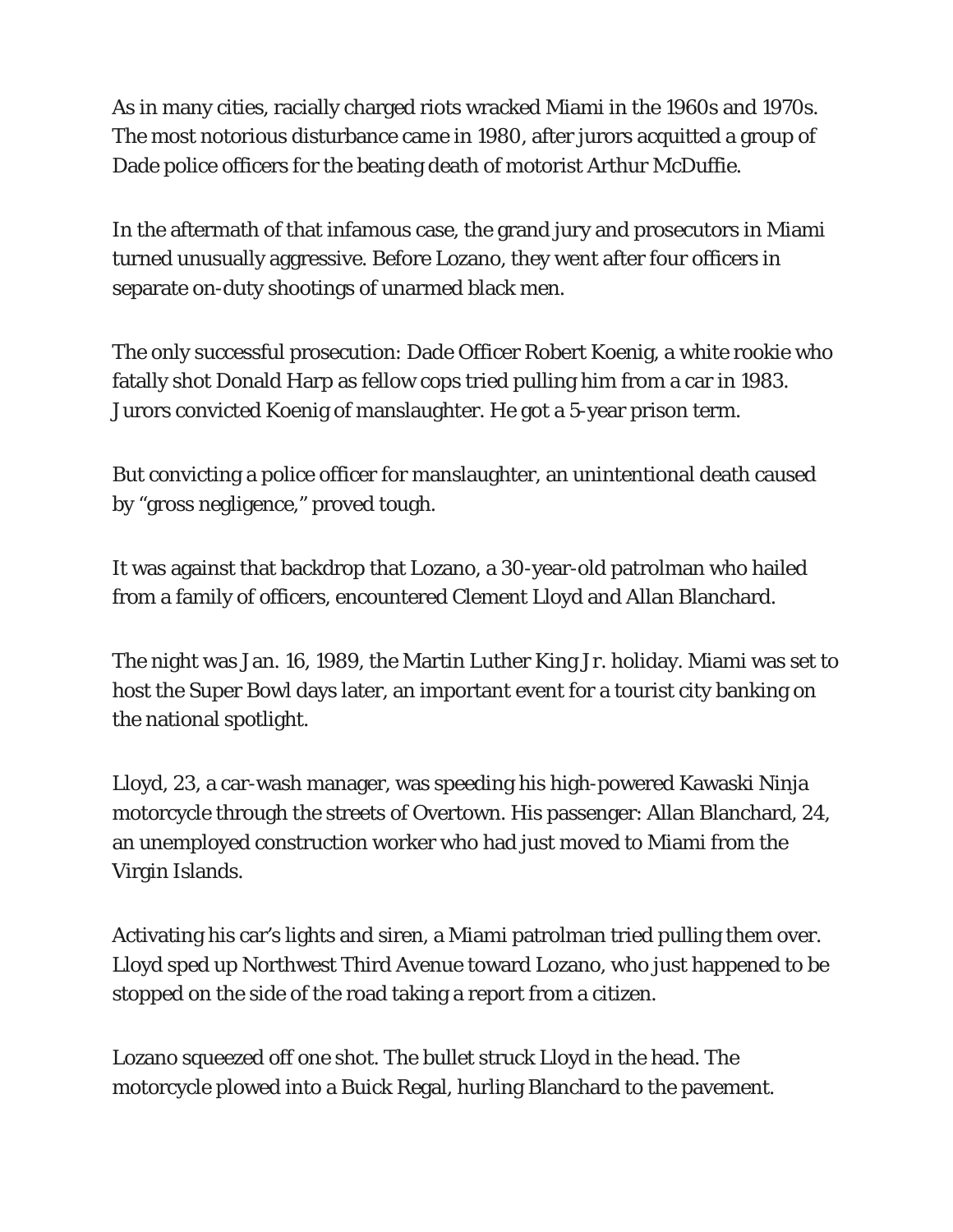Both men died. As investigators and local city officials arrived at the scene, Overtown residents began angrily hurling bottles and rocks.

Within hours, television news vans were torched. A meat market was looted. As police in Ferguson would do a quarter of a century later, officers with riot shields and shotguns streamed to the chaos.

"We've been victimized all our lives, and now they're treating us like animals, with no respect, and especially on this day, Martin Luther King Day," one Overtown resident said.

When the violence subsided, officials launched a slew of investigations. The Rev. Al Sharpton, already a polarizing civil rights activist, visited Overtown to decry Lozano's actions — raising many of the same concerns he has repeated with the Ferguson shooting of an unarmed teenager by a white officer.

Ultimately, Dade State Attorney Janet Reno bypassed the grand jury. Instead, prosecutors directly filed two counts of manslaughter with a deadly weapon against Lozano.

Her decision tore Miami apart. Many cops and Hispanics defended Lozano, a Colombia-born patrolman with a clean record.

"The political influence was extremely heavy," said Black, Lozano's attorney. "Everybody was concerned about further disturbances and, of course, with the image of Miami and the Super Bowl. That was more important than justice."

The trial was set to begin in November, just 10 months after the shooting. Despite defense requests, Dade Circuit Judge Joseph Farina refused to move the trial from Miami.

Tension mounted as rallies were staged on both sides. Dade's community relations board predicted 25 people might die in riots were Lozano acquitted.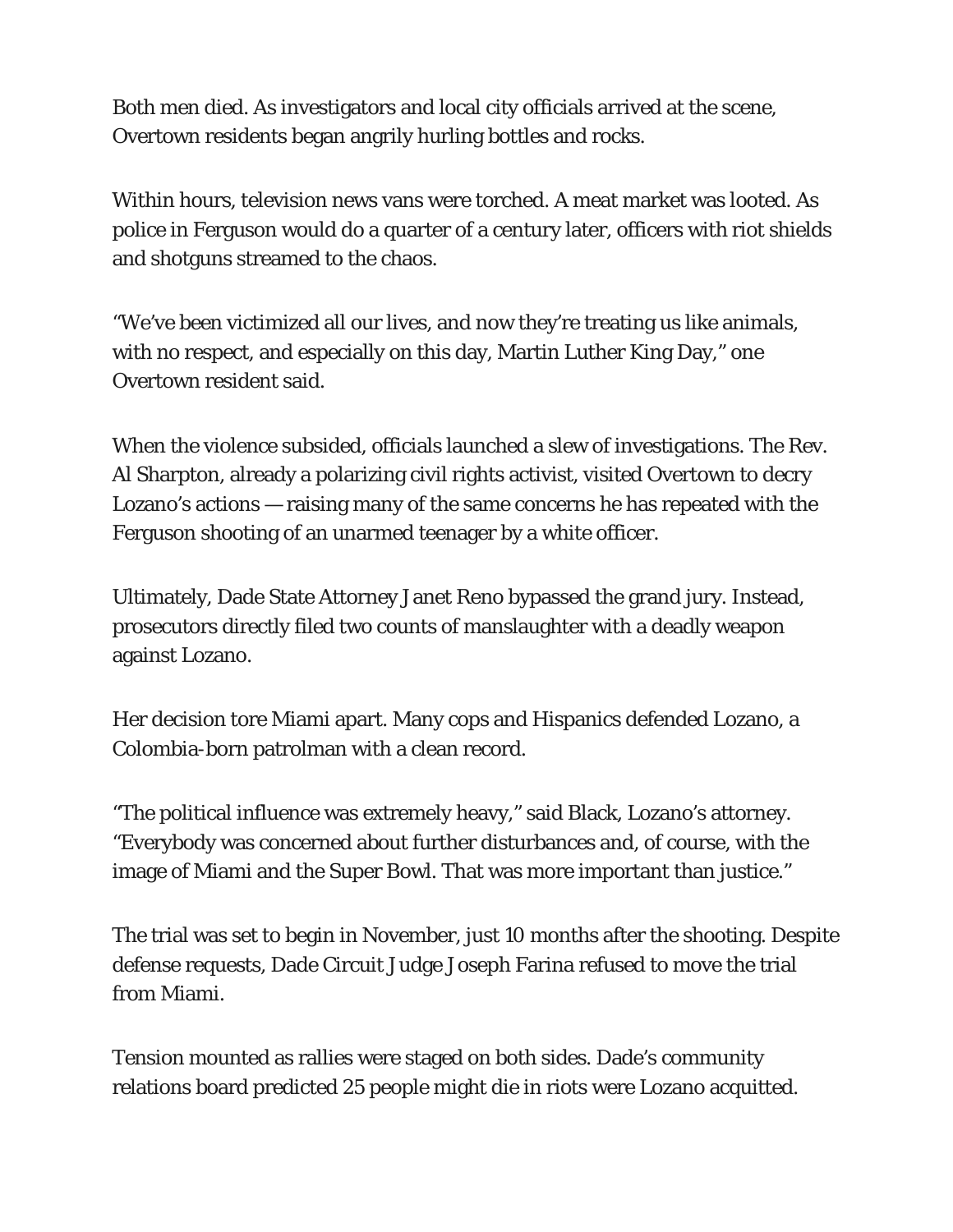"It was a horrible responsibility," said then-Dade prosecutor John Hogan, who scored a conviction against Koenig and led the state's efforts against Lozano. "It's hard to imagine how much stress it caused."

Courthouse observers predicted a win for Lozano. His lawyers were the prominent and eloquent Black and former cop Mark Seiden. The duo had just won the acquittal of Luis Alvarez, a Miami cop who fatally shot an unarmed man inside an Overtown arcade.

Black and Seiden, however, knew the trial was an uphill battle.

Every day, jurors walked into a Miami-Dade courthouse teeming with heavily armed police officers in the stairwells and snipers on the roof.

"Jurors had a real fear, in my opinion, that a not guilty verdict would cause the city to burn again," Seiden said.

At trial, five eyewitnesses told jurors that Lozano aimed his pistol at Lloyd, tracking him in a dual-handed combat stance before firing the one calculated shot.

In a halting performance, Lozano took the stand in his own defense. He insisted he stepped onto the street to pull Lloyd over and only fired — a hasty shot from the hip — after the motorcycle bared down on him with no time to spare.

"You ended up, for lack of a different way of putting it, with the black folks with one version of what happened, and the police officers with a different version," prosecutor Horn recalled.

But Lozano's account cut against him. The forensic evidence was key. The bullet's trajectory was downward, which contradicted the hip shot, prosecutors argued.

And over objections, the state was allowed to introduce Lozano's departmental training that forbid shooting at a moving vehicle. At trial, three expert witnesses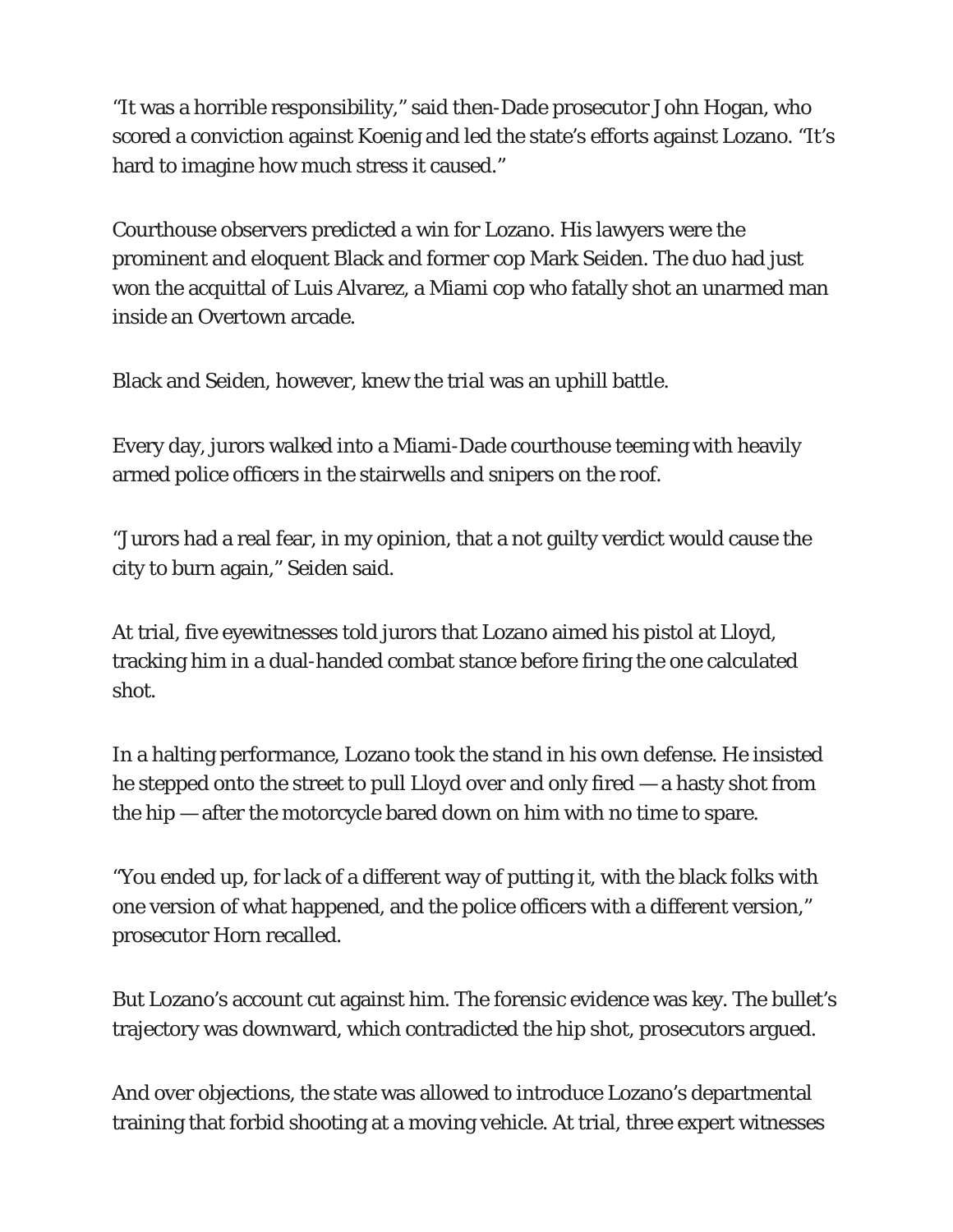also testified that a cop should not enter a street with his gun drawn to pull someone over.

"He knew other options because he had been trained in other options," Hogan said. "That was an important thing for the jury to know."

Testimony lasted 13 tense days. And after eight hours, 13 minutes of deliberations, the six-person jury declared Lozano guilty of all counts.

Worried citizens, watching the trial live on television, exhaled. No violence. But that did not end the divide. Some police officers wore black wristbands to protest.

Farina sentenced Lozano to seven years in prison. He was allowed to remain free on bond pending an appeal.

In June 1991, the Third District Court of Appeal reversed Lozano's conviction. Farina, they ruled, was indeed wrong to have not properly considered moving the trial from Dade County amid fears of violence.

More critically for future cases in Florida, Farina should have never allowed into evidence that Lozano violated internal procedures and training, the court ruled.

"The opinion reaffirmed the fact that police officers are in a unique situation," Seiden said. "They have to make split life or death decisions, and they don't have the luxury of reflection."

Hogan still believes the original Miami trial was fair.

"It's something that really bothers me a great deal because I really do not think the jury confused training as a substitute for the law," he said.

The 1993 retrial was held in Orlando. The odds shifted in favor of Lozano during jury selection, some candidates named their "local police officers" as heroes.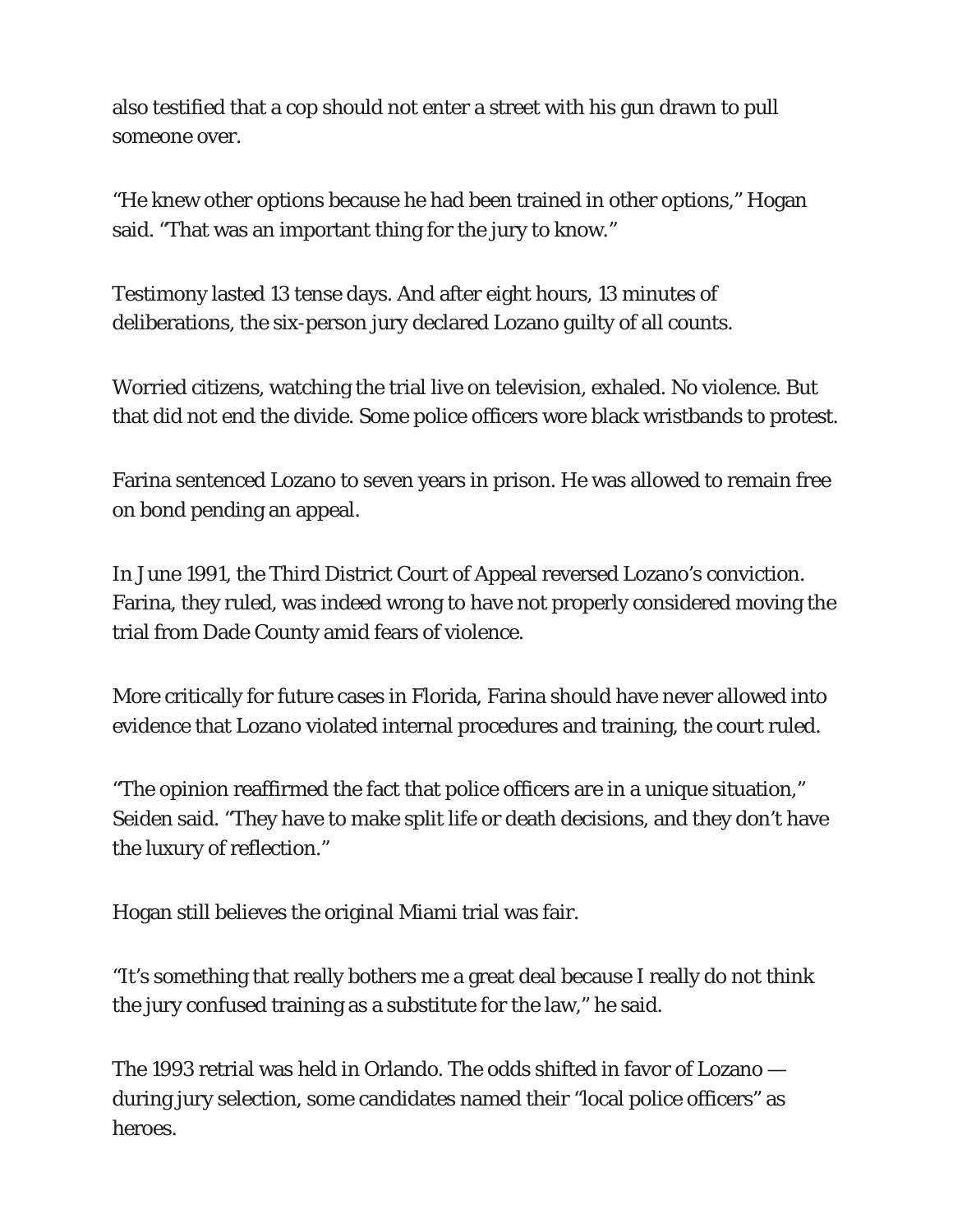Jurors acquitted Lozano. Four years removed from Lloyd's and Blanchard's deaths, Miami's streets remained calm.

Since then, controversial police shootings have not stopped, nor criminals wielding high-powered weaponry. But not a single state prosecutor in Florida since Lozano has charged an officer with an on-duty shooting.

Florida law does not require officers — or even regular citizens, thanks to the 2005 Stand Your Ground law — to retreat in the face of mortal danger. And law enforcement can use deadly force to stop a "fleeing felon" who presumably could harm others.

In Miami-Dade, prosecutors stopped going to the grand jury, a secretive process that critics say sheds no light on how a shooting unfolds.

The office of State Attorney Katherine Fernandez Rundle also stopped muchcriticized "inquest" hearings, in which judges, after hearing evidence, considered whether to recommend charges. Instead, a committee of senior prosecutors consider criminal charges, and whether an officer was justified in using deadly force under Florida law. They produce exhaustive memos detailing the evidence collected by police detectives.

One upcoming case in the works also involves a vehicle: the fatal shooting of motorist Raymond Herisse on South Beach at the hands of 11 officers. The case spurred Miami Beach police to forbid shooting at moving vehicles.

Few legal experts expect criminal charges.

The "close-out memo" reviews have drawn criticism for sometimes dragging out years. Although Fernandez Rundle's office mostly rules shootings justified, some cases have come closer to criminal charges than others.